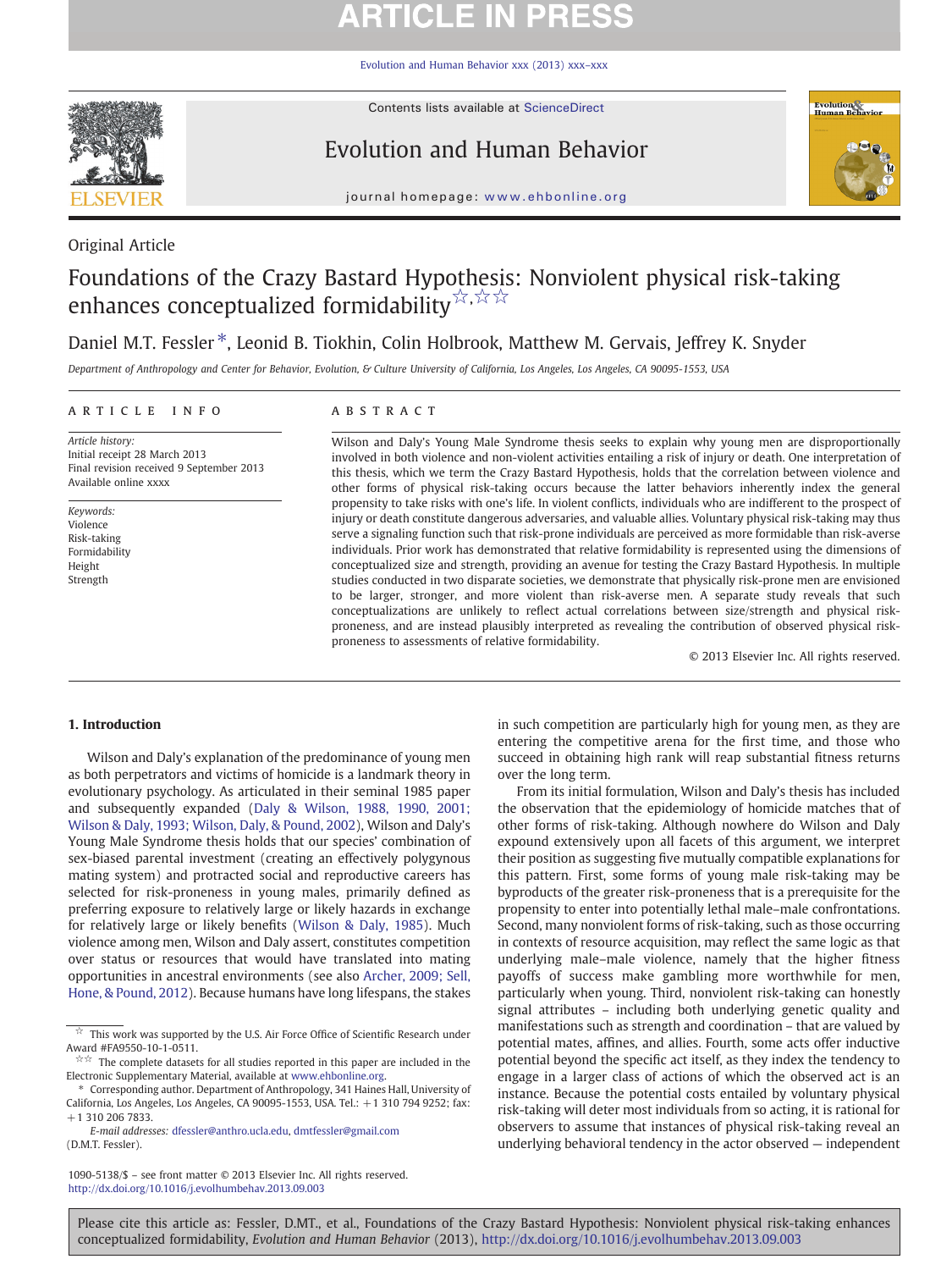of bodily properties signaled by risky behavior, physical risk-taking indexes the actor's propensity to take risks with life and limb. Attributes such as strength and coordination have utility in many domains, hence signals of such qualities inform observers about many potential contexts of interaction. In contrast, indices of physical riskproneness have particular relevance to the domain of violent confrontation. Ceteris paribus, a physically risk-prone individual is a more formidable adversary than a risk-averse individual, as, being less deterred by the possibility of harm, the former will initiate, persist in, and escalate agonistic interactions to a greater degree. Because knowledge of a potential adversary's physical risk-proneness can thus lead those less willing or able to suffer costs to defer or retreat, honestly advertising risk-proneness by risking one's physical safety is of particular value to individuals inclined to pursue fitness advantages through violent conflict, i.e., young men (see also [Fessler, 2010](#page-7-0)). Moreover, given the importance of coalitions in conflicts, potential adversaries are not the only audience for such signals, as potential allies should also be interested in acquiring information regarding an individual's formidability. Fifth, because any behavior that communicates valued attributes can become an arena for prestige competition, and because prestige yields additional fitness benefits, the same logic predicts that young men are most likely to seek prestige through physical risk-taking. However, in contrast to attributes such as strength and coordination that are valued by a broad audience, physical risk-proneness will be valued principally by that narrower category of individuals likely to form agonistic coalitions, and hence it will be considered prestigious primarily among young men.

Consonant with the role of reputation in deterrence, the presence of an audience is known to enhance the likelihood that altercations among young men will escalate to violence; correspondingly, from their earliest work on the Young Male Syndrome, [Wilson and Daly](#page-7-0) [\(1985\)](#page-7-0) similarly noted that audiences have an exacerbating effect on nonviolent risk-taking in young men, a pattern subsequently probed experimentally [\(Daly & Wilson, 2001;](#page-6-0) see also [Ermer, Cosmides, &](#page-7-0) [Tooby, 2008; Fischer & Hills, 2012; Griskevicius et al., 2009](#page-7-0)). Such findings suggest that young men's propensity for nonviolent risktaking may indeed serve a communicative function.

Substantial research examines the notion that young men engage in risky activities to signal broadly-valued attributes and compete for associated prestige (e.g., [Baker & Maner, 2009; Bliege Bird & Smith,](#page-6-0) [2005; Farthing, 2005; Frankenhuis, Dotsch, Karremans, & Wigboldus,](#page-6-0) [2010; Hawkes & Bliege Bird, 2002; Kelly & Dunbar, 2001; Ronay & von](#page-6-0) [Hippel, 2010; Stenstrom, Saad, Nepomuceno, & Mendenhall, 2011;](#page-6-0) Sylwester & Pawł[owski, 2011; Wilke, Hutchinson, Todd, & Kruger,](#page-6-0) [2006\)](#page-6-0). Despite this, the question of whether physically risky behavior is valuable in part because it communicates risk-proneness remains unexplored. Drawing on evocative, if vulgar, slang, we label this the Crazy Bastard Hypothesis (CBH). In American vernacular English, this term is applied to individuals, generally young men, who intimidate rivals and impress friends through voluntary physical risk-taking the uninformed are warned not to transgress against a "crazy bastard." More formally, the CBH's account of voluntary physical risk-taking as a strategy to deter adversaries and attract allies in a world of agonistic competition rests on the claim that information regarding an individual's degree of physical risk-proneness inherently contributes to an assessment of his formidability. Here, we explore this claim.

In previous research, we have demonstrated that relative formidability is conceptualized in terms of size and strength. Size and strength are phylogenetically ancient determinants of formidability, a relationship reinforced by developmental experience. However, these are not the only factors influencing formidability, as features such as health, sex, age, coalition size, and, in humans, access to weapons all play key roles. We theorized that, in light of the phylogenetic and ontogenetic centrality of size and strength in this domain, to facilitate decision making, multiple determinants of relative formidability are summarized in a representation wherein each relevant factor influences the conceptualized bodily size of the target — the more formidable the target relative to the perceiver, the larger and more muscular the target is conceptualized as being. It is important to note here that these dimensions of size and muscularity refer to a minds-eye image of the target — our theory concerns representations, not perceptions, of the target.

Addressing aspects of the target, we demonstrated in the U.S. that knowing that a man possesses a weapon increases estimations of his size and muscularity [\(Fessler, Holbrook, & Snyder, 2012](#page-7-0)). Consonant with the importance of coalitions in agonistic interactions, among U.S. participants, cognizance of terrorist leaders' military defeats lowers estimations of the size and muscularity of a representative terrorist, while awareness of their successes has the opposite effect ([Holbrook](#page-7-0) [& Fessler, 2013](#page-7-0)). Addressing aspects of the perceiver, among U.S. men, the presence of allies reduces the envisioned size and muscularity of an enemy ([Fessler & Holbrook, 2013a](#page-7-0)). Similarly, in both the U.S. and rural Fiji, male participants' own physical strength is inversely related to their estimations of a potential antagonist's size and muscularity ([Fessler et al., n.d.\)](#page-7-0). Conversely, being physically incapacitated increases U.S. men's judgments in this regard, and decreases assessments of their own size ([Fessler & Holbrook, 2013b\)](#page-7-0).

Convergent evidence consonant with the above representational thesis is supplied by other investigators, working outside of an evolutionary framework, employing different measures. [Yap, Mason,](#page-7-0) [and Ames \(2013\)](#page-7-0) found that manipulating participants' sense of power shaped their estimates of a target individual's size and weight, such that participants made to feel powerful underestimated these dimensions, while participants made to feel powerless overestimated them. Similarly, [Duguid and Goncalo \(2012\)](#page-7-0) demonstrated that participants made to feel powerful overestimated their own height and, secondarily, underestimated the height of a target individual.

In sum, existing evidence indicates that relative formidability is represented using conceptualized size and strength. Here, we employ this insight to test the foundations of the CBH: if knowledge of a target individual's degree of physical risk-proneness influences assessments of that individual's formidability, and if formidability is summarized in terms of conceptualized size, then physically risk-prone targets should be conceptualized as larger than risk-averse targets.

Our methods presume that information regarding an individual's physical risk-proneness will influence participants' estimates of his physical size because those estimates reflect participants' representations of his formidability. However, if we are to employ such methods, we must address the possibility that, in actuality, size may be correlated with risk-proneness. If it were the case that taller people took more physical risks than shorter people, then, should the predicted pattern of results occur, a parsimonious explanation would be that participants are good observers. Theory offers arguments both for and against such a possibility. On the one hand, as noted, physical risk-taking can serve as an honest signal of genetic quality, as the relative costs of the behavior are lower for those of higher quality. Ceteris paribus, height should also reflect genetic quality, as higherquality individuals can afford to allocate fewer resources to immune defenses and somatic repair, and more resources to growth, predicting a positive correlation between height and risk-taking. On the other hand, risk-proneness should reflect life history variables [\(Hill,](#page-7-0) [Thomson Ross, & Low, 1997; Wang, Kruger, & Wilke, 2009\)](#page-7-0) orthogonal to quality. A key component of Wilson and Daly's thesis is that poor, low-status men have the most to gain by gambling with their lives (1985, 1993; [Daly & Wilson, 1988, 1990, 2001; Wilson et al.,](#page-6-0) [2002\)](#page-6-0). Consonant with a faster life history trajectory, such men can also be expected to mature early, resulting in reduced stature, and thus a negative correlation between height and risk-taking. Because it is difficult to know in advance how each of these factors contributes to epidemiological patterns that could be observed by participants, we turn to empirical evidence.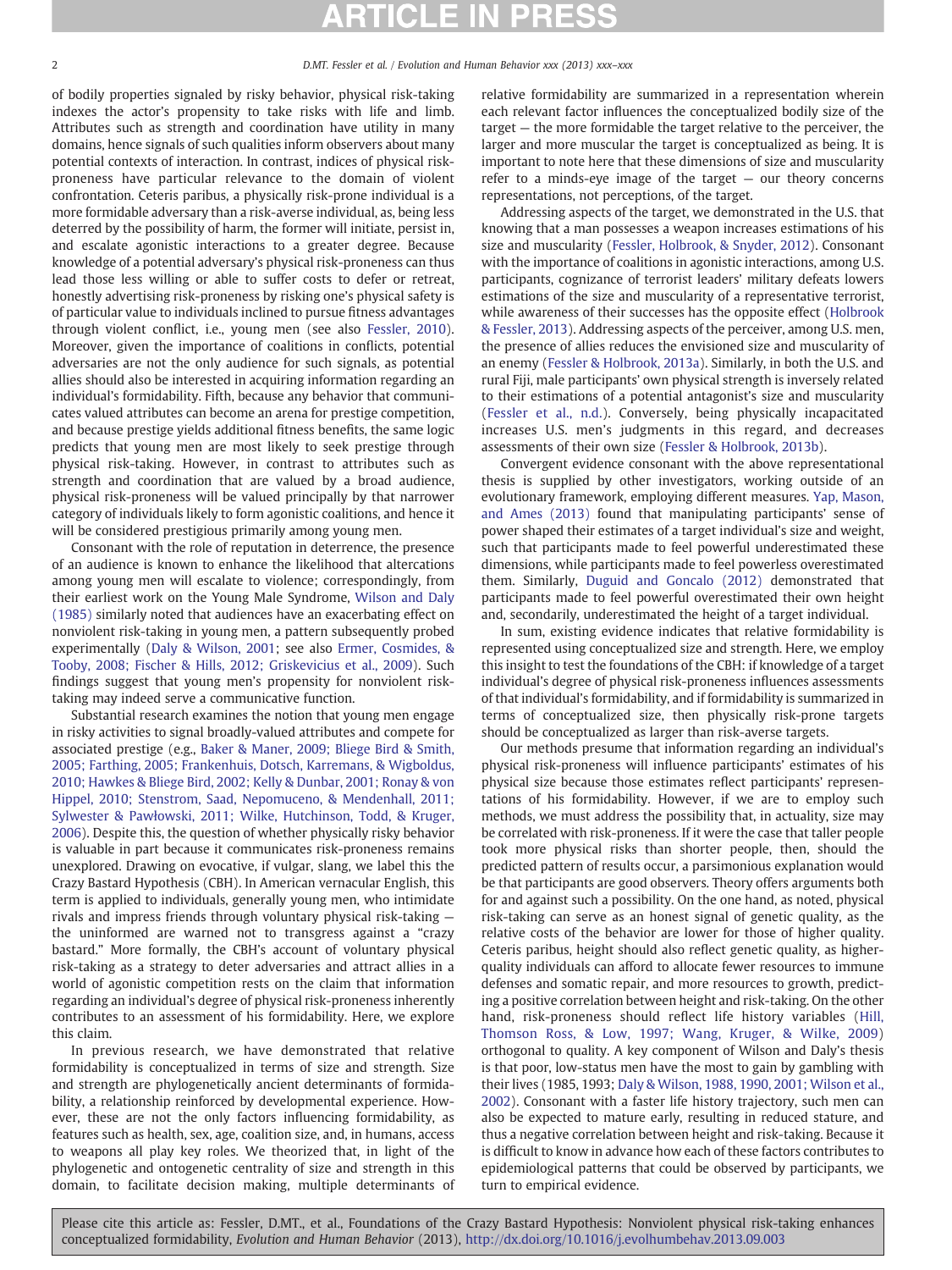In large surveys of Europeans and Americans, [Korniotis and Kumar](#page-7-0) [\(in press\)](#page-7-0) found that height correlated positively with financial risktaking (measured as investment in risker assets and owning a business) and with health risk-taking (e.g., smoking). [Ball, Eckel,](#page-6-0) [and Heracleous \(2010\)](#page-6-0) measured height, strength, and financial risktaking in a real-stakes task, finding that, particularly for men, strength, but not height, correlated with risk-proneness. In a large German survey and a smaller field study that included a financial risk-taking task, [Dohmen et al. \(2011\)](#page-6-0) found that height correlated with risktaking as measured by self-assessed overall risk-proneness and reported behavior concerning finances, driving, sports and leisure, career, and health.

In evaluating the above findings with regard to the proposed test of the CBH, the relevant consideration is the relationship between body size and risk-proneness in readily-observed behaviors carrying obvious risks of injury or death, as the CBH hinges on the notion that formidability can be signaled by revealing indifference to bodily harm. Although some of the above studies report a correlation between height and financial risk-taking, doubt is cast on the relevance of such results for the present project by investigations, employing more detailed measures, that reveal no correlation between financial risktaking and dangerous physical activities [\(Blais & Weber, 2006;](#page-6-0) see also [Ball et al., 2010; Kruger, Wang, & Wilke, 2007\)](#page-6-0). Dohmen et al. (who find domain-general risk-proneness) do report that height is positively correlated with risk-proneness in the potentially relevant categories of "sports and leisure" and "driving behavior". However, Dohmen et al. employed only a single vague question addressing selfassessed risk-proneness in each domain. In light of ambiguity in the existing literature as to whether height is correlated with participation in overtly dangerous observable activities, we therefore began by conducting our own investigation of this question.

# 2. Study 1

### 2.1. Methods

## 2.1.1. Participants

1172 adults were recruited from across the U.S. via Craigslist.org to participate in an online study of "Personality, Feelings and Preferences". Participants were screened prior to analysis for repeat participation, incomplete or overly brief sessions, implausible answers to the height question, or admission that the study was not taken seriously. This left a sample of 853 (619 female) with a mean age of 34.83 years ( $SD = 13.05$ ). The ethnicity of the sample was 81.1% White, 8.4% Hispanic, 4.8% Black, 3.3% Asian, and 2.3% mixed or other ethnicities.

### 2.1.2. Materials and measures

Participants completed the adult version of the Domain-Specific Risk-Taking Scale (DOSPERT; [Blais & Weber, 2006](#page-6-0)). Participants were instructed to "indicate the likelihood that you would engage in the described activity or behavior if you were to find yourself in that situation" on a 7-point scale ( $1 =$  Extremely Unlikely;  $7 =$  Extremely Likely). The DOSPERT assesses risk-taking propensities in five domains: Health/Safety (e.g., "Sunbathing without sunscreen"), Recreational (e.g., "Bungee jumping off a tall bridge"), Financial (e.g., "Betting a day's income at a high-stake poker game"), Social (e.g., "Disagreeing with an authority figure on a major issue"), and Ethical (e.g., "Passing off somebody else's work as your own"). The five subscales were internally reliable (Health/Safety  $\alpha = .65$ ; Recreational  $\alpha = .81$ ; Financial  $\alpha = .72$ ; Social  $\alpha = .61$ ; Ethical  $\alpha = .67$ ), as was the overall scale ( $\alpha = .82$ ).

Participants' financial risk preferences were also measured behaviorally using a real-stakes game, adapted from [Apicella et al.](#page-6-0) [\(2008\).](#page-6-0) Participants selected an amount between \$0 and \$250 to allocate to a double-or-nothing coin toss to be conducted in the event they won a raffle, with any unallocated amount constituting a guaranteed payoff. Participation in this optional raffle required providing an email address; 824 participants elected to participate.

In a within-subjects design, participants answered the DOSPERT, then filler measures unrelated to the present paper, followed by the behavioral financial risk measure, then demographic questions.

## 2.2. Results and discussion

A preliminary ANOVA confirmed that, as expected, men reported greater risk-taking overall than women (see Table 1, ESM, available on the journal's website at [www.ehbonline.org\)](http://www.ehbonline.org). A one-way MANOVA tested for effects of sex on the five subscales, revealing a significant main effect,  $F(1,847) = 14.63$ ,  $p < .001$ ,  $\eta^2 = .08$ . Men reported greater risk-taking propensity in all domains except social risk (see Table 1, ESM, available on the journal's website at [www.ehbonline.](http://www.ehbonline.org) [org\)](http://www.ehbonline.org). Men also bet significantly more money ( $M = 133.29$ ,  $SD =$ 98.41) than women ( $M = 100.27$ ,  $SD = 79.01$ ) in the double-ornothing wager,  $F(1,822) = 25.00$ ,  $p < .001$ ,  $\eta^2 = .03$ .

To assess whether participant height influenced risk-taking independent of sex, we conducted a series of regressions including height and sex as predictors, with the five subscale scores, the composite risk score, and the coin-toss wager as the outcome variables. Controlling for sex, height significantly predicted greater risk-taking only in the domain of health/safety (see Table 2, ESM, available on the journal's website at [www.ehbonline.org](http://www.ehbonline.org)). We next tested whether sex moderated the influence of height by simultaneously including height (centered), sex, and the interaction between height and sex in a series of regressions, with the five risk domain scores, composite risk, and the coin-toss wager as the outcome variables. These tests revealed significant moderation of the effect of height by sex for health/safety ( $\beta = -.35$ ,  $SE = .03$ ,  $p < .02$ ), composite risk ( $\beta$ = −.38, SE = .02, p < .02), and the wager ( $\beta$ = − .30,  $SE = 2.22$ ,  $p < .05$ ). There were no other indications of moderating effects of sex on the influence of height ( $ps > .14$ ). Follow-up tests indicated that all three moderation effects were driven by women. In women, height positively correlated with health/safety risk,  $r(619) = .12$ ,  $p < .01$ , composite risk,  $r(619) = .09$ ,  $p < .03$ , and wager amount,  $r(596) = .09$ ,  $p < .03$ . In men, there were no significant correlations between height and the wager amount or any of the other self-reported domains of risk,  $rs = -.02-.10$ ,  $ps > .13$ .

In sum, we found that height did not independently predict risktaking propensities across domains, including recreational risk-taking, the domain that best fits our criteria of observable behaviors carrying self-evident risks of injury or death. Moderation tests revealed that, in women, height did predict composite risk-taking, risk-taking in the domain of health and safety, and financial risk-taking in the wager; however, women are not the principal focus of the CBH. These results provide grounds for interpreting any positive effects of information regarding a man's physical risk-proneness on conceptualizations of his size as reflecting representations of his formidability, not past observations of correlations in the world. We therefore conducted a series of studies testing the prediction that physically risk-prone individuals would be conceptualized as larger than risk-averse individuals. Throughout, our core experimental design consisted of a short vignette describing either a physically risk-prone or a riskaverse man, followed by estimations of his bodily size. Although, with regard to the role of signaler, the CBH applies primarily (albeit not exclusively) to men, the same is less true of the role of recipient: because both men and women benefit from acquiring information about the formidability of men, we can expect selection to have endowed both sexes with the capacity to translate information about a target individual's risk-proneness into a representation of that individual's relative formidability. Accordingly, both men and women were recruited in most of the studies that follow.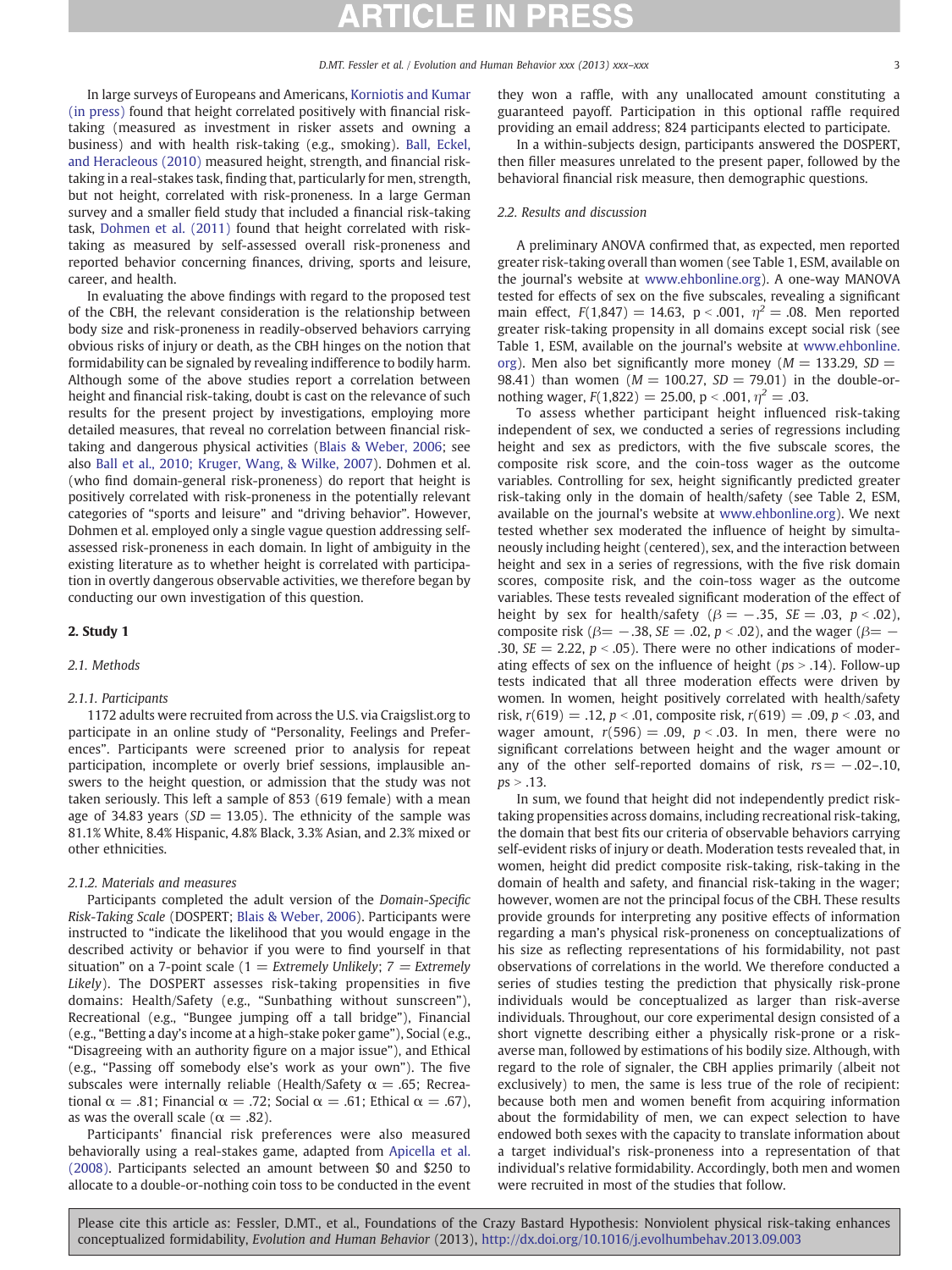# 4 D.MT. Fessler et al. / Evolution and Human Behavior xxx (2013) xxx–xxx

# 3. Studies 2 and 3

# 3.1. Methods

# 3.1.1. Participants

In Study 2, 905 adults were recruited from across the U.S. via Craigslist.org to participate in an unpaid online study concerning social intuitions. Data were pre-screened as in Study 1, leaving a sample of 773 adults (568 female) with a mean age of 35.1 years  $(SD = 12.92)$ , 70.2% White, 11.1% Hispanic, 5.3% Black, 7.1% Asian, and 6.3% mixed or Other.

In Study 3, 627 unpaid adult volunteers were recruited as in Study 2. Identical prescreening produced a sample of 538 adults (417 female) with a mean age of 32.7 years ( $SD = 12.36$ ), 77.9% White, 6.5% Hispanic, 3.5% Black, 6.1% Asian, and 6.0% mixed or Other.

# 3.1.2. Materials and measures

In Studies 2 and 3, participants read one of two vignettes (riskprone or risk-averse condition), followed by a numerical height estimation question (in feet and inches) and a visual array from which participants selected the image that most closely resembled how they envisioned the man described in the vignette. The risk-prone vignette described a "daredevil" who regularly engages in extreme sports and plays Russian roulette; the risk-averse vignette described a "cautious guy" who avoids risks (see ESM). The array was composed of 5 copies of a computer-generated image of a man of average proportions and ambiguous ethnicity, the copies differing only in size (see Figure 1, ESM, available on the journal's website at [www.ehbonline.org](http://www.ehbonline.org)).

Concerned that the arrays employed in Study 2 might entail demand characteristics because the constituent images differed only in size, in Study 3 we replicated Study 2, substituting arrays of diverse male silhouettes. Multiple versions of each array were created by randomly varying both the relative size and the left-to-right sequence of the silhouettes; participants were randomly assigned to view one of the four resulting arrays (see Figure 1, ESM, available on the journal's website at [www.ehbonline.org\)](http://www.ehbonline.org).

# 3.2. Results and discussion

In Study 2, a one-way MANOVA assessing the estimations of height (in inches) and size (via the array) revealed a significant main effect of condition,  $F(2, 770) = 13.01$ ,  $p < .001$ ,  $\eta_{p}^{2} = .03$ . As predicted, participants envisioned the risk-prone man as taller in inches ( $M =$ 69.61; SD = 3.20) than the risk-averse man ( $M = 68.69$ ; SD = 2.99),  $F(1,771) = 16.88, p < .001, \, \eta^2{}_p = .02.$  The risk-prone man was also envisioned as larger using the 5-point array ( $M = 3.28$ ;  $SD = .98$ ) than the risk-averse man ( $M = 2.94$ ;  $SD = .89$ ),  $F(1,771) = 24.29$ ,  $p < .001$ ,  $\eta^2_{\ p} = .03$ . Follow-up tests exploring the possible effects of sex on envisioned physical formidability revealed that women estimated the target to be larger using the image array ( $M = 3.18$ ;  $SD = .94$ ) compared to men ( $M = 2.96$ ;  $SD = .98$ ),  $F(1,771) = 8.11$ ,  $p < .01$ ,  $\eta^2\textsubscript{ p} = .01$ . There was no effect of sex on estimated height,  $p > 0.1$ , and no interaction between sex and risk condition,  $p > 0.8$ .

Study 3 replicated the effects of Study 2 using alternate arrays. Preliminary analyses revealed an unintended significant effect of the version of the silhouette array on size estimation,  $p < .01$ ; hence, the array used was controlled for in subsequent analyses. A one-way MANCOVA assessing the estimations of height (in feet and inches) and size (via the array) revealed a significant main effect of condition,  $F(2, 534) = 4.80, p < .01, \eta^2$ <sub>p</sub> = .02. As predicted, participants envisioned the risk-prone man as taller in inches ( $M = 69.61$ ;  $SD = 3.01$ ) than the risk-averse man ( $M = 68.77$ ;  $SD = 2.77$ ),  $F(1,535) = 9.11$ ,  $p < .01$ ,  $\eta^2$ <sub>p</sub> = .02. The risk-prone man was also envisioned as larger using the 4-point silhouette array ( $M = 2.46$ ;  $SD = .97$ ) than the risk-averse man ( $M = 2.26$ ;  $SD = .92$ ),  $F(1,535) = 4.68$ ,  $p < .04$ ,  $\eta^2$ <sub>p</sub> = .01. Unlike in Study 2, follow-up

tests exploring the effects of participant sex revealed no significant differences in height or size estimation,  $ps > .1$ . As in Study 2, there was no interaction between sex and risk condition,  $p > .8$ .

Studies 2 and 3 support our prediction that physically risk-prone men will be perceived as more formidable, and therefore physically larger, than risk-averse men. However, mention of Russian roulette in the risk-prone vignette implied that this individual has access to firearms, a confound given that individuals who possess guns are conceptualized as larger than those who do not [\(Fessler et al., 2012](#page-7-0)). To address this, we conducted an additional study using vignettes exclusively addressing participation in dangerous sports.

# 4. Study 4

# 4.1. Methods

# 4.1.1. Participants

Recruitment and data cleaning were identical to Studies 2 and 3, leaving a final sample of 437 adults (347 female) with a mean age of 33.8 years (SD = 13.35), 75.4% White, 8.7% Hispanic, 3.2% Black, 8.3% Asian, 4.4% mixed or Other.

4.1.1. Materials and measures. Paralleling Studies 2 and 3, vignettes described a male "daredevil" and a "cautious guy," where the former enthusiastically engages in three obviously dangerous sports (extreme mountaineering, freestyle motorcycling, and big-wave surfing), while the latter refuses to join his friends in these activities, finding that merely watching makes him nervous (see ESM). Dependent measures consisted of a numerical height estimation question and a randomly-assigned version of arrays composed of four silhouettes, varying only in size, selected so as to provide minimal cues regarding social class or ethnicity (see Figure 2, ESM, available on the journal's website at [www.ehbonline.org\)](http://www.ehbonline.org).

### 4.2. Results and discussion

Preliminary analyses revealed a significant effect of the version of the silhouette array on size estimation,  $p < .01$ ; hence, the array used was controlled for in subsequent analyses. Consistent with predictions, a one-way MANCOVA assessing the estimations of height (in feet and inches) and size revealed a significant main effect of condition,  $F(2, 433) = 22.71$ ,  $p < .001$ ,  $\eta^2$ <sub>p</sub> = .10. As predicted, participants envisioned the risk-prone man as taller in inches ( $M = 70.18$ ; SD = 2.30) than the risk-averse man ( $M =$ 68.57; SD = 2.76),  $F(1,434) = 40.46$ ,  $p < .001$ ,  $\eta^2$ <sub>p</sub> = .09, and as larger when judged using the array ( $[M = 2.76; SD = .62]$  versus  $[M = 2.40; SD = .78]$ ,  $F(1,434) = 28.69, p < .001, \eta^2$ <sub>p</sub> = .06. As in Study 3, follow-up tests revealed no effects of participant sex, or interactions between sex and condition, on envisioned physical formidability,  $ps > .1$ .

These results replicate those obtained in Studies 2 and 3, revealing a robust pattern wherein U.S. participants conceptualize physically risk-prone men as larger than risk-averse men. While Study 4 was free of the gun confound accompanying Studies 2 and 3, all three studies nonetheless suffer limitations. First, all focus on risky sports in a society in which some of the male stars of such behaviors (e.g., Travis Pastrana, Laird Hamilton) are both taller than average and celebrated in ubiquitous mass media. It is therefore possible that these findings reflect a culturally parochial schema concerning recreational physical risk-taking. Second, the core feature of the CBH at issue is the link between physical risk-taking and the danger that the target individual poses to adversaries. Although our previous research documents that conceptualized physical size is used to represent formidability, and although it follows logically that the propensity to aggress is linked to formidability, nevertheless, the interpretation of Studies 2–4 as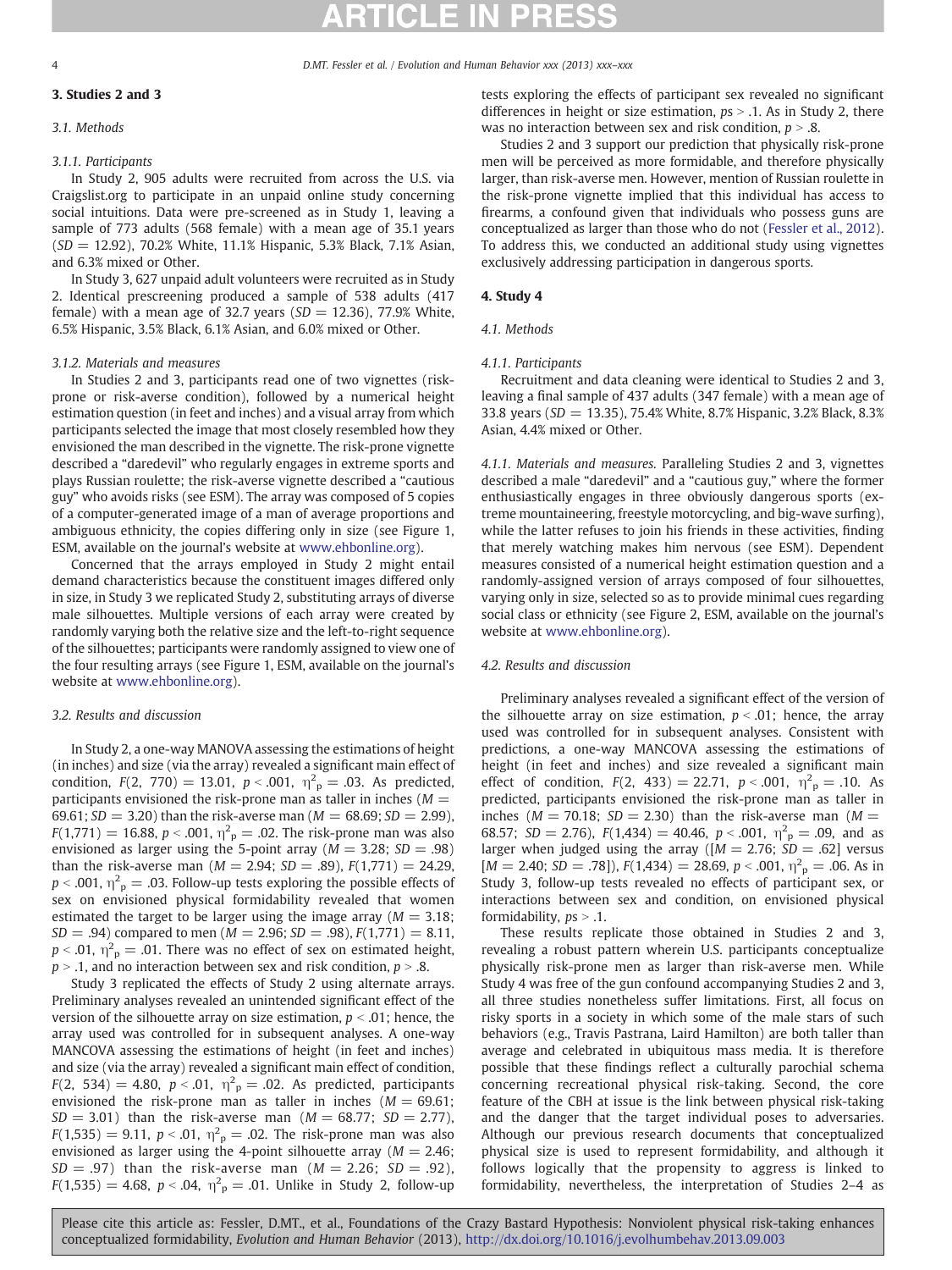supporting the foundation of the CBH rests on the presumption that perceiving physical risk-takers as formidable equates to viewing them as more dangerous. We therefore conducted a fifth study. To address the possibility of a schema parochial to U.S. Internet users, data were collected in rural Fiji, a culturally and technologically disparate context. To address the question of whether our earlier results reflect special features of celebrated recreational activities, we employed vignettes describing physically risky activities encountered during everyday male tasks common in that locale. To address the question of whether perceived size equates to likelihood of violence, we added items concerning violent responses to transgressions. We also included exploratory questions relating anger and violence, given prior work linking anger to the propensity to employ violence (e.g., [Hess, Helfrecht, Hagen, Sell, & Hewlett,](#page-7-0) [2010; Sell, Tooby, & Cosmides, 2009](#page-7-0)). Lastly, as noted in the Introduction, size is one of two dimensions that we have previously shown are used to represent relative formidability, strength being the other. Accordingly, in addition to a 6-silhouette version of one of the male image arrays employed in Study 4 (see Figure 3, ESM, available on the journal's website at [www.ehbonline.org](http://www.ehbonline.org)), we employed an array depicting six male bodies of identical height that differ in muscularity (see Figure 3, ESM, available on the journal's website at [www.ehbonline.org](http://www.ehbonline.org)).

### 5. Study 5

# 5.1. Methods

# 5.1.1. Participants

As part of a larger study of life on Yasawa Island, Fiji, 34 adult men with a mean age of 44.3 years ( $SD = 16.52$ ) were recruited from two villages (for relevant ethnography, see [Gervais, 2013; Henrich &](#page-7-0) [Henrich, in press](#page-7-0)).

5.1.1. Materials and measures. Using ethnographic observations to identify physical risks encountered by men during subsistence activities (e.g., climbing tall coconut trees and sailing rough seas without a life vest), two vignettes were composed, one describing a risk-prone man and one describing a risk-averse man (see ESM). In a within-subjects, counterbalanced design, participants were randomly assigned to respond first to either the risk-prone or risk-averse vignette; following a delay of 7 to 8 days, each participant then responded to the alternate vignette. Due to variance in literacy, tasks were administered orally in Standard Fijian by a Fijian research assistant, under M.G.'s supervision.

Following the vignettes, participants viewed the silhouette and muscularity arrays, in counterbalanced order across participants, with the order reversed within participants at the time of the second interview; participants pointed to the image matching how they envisioned the male protagonist. As other evidence indicated that participants had difficulty employing quantitative measurements of height, numerical estimations were not used.

Next, participants employed visual scales, with verbally described markers, to answer the following questions, in fixed order: As a manipulation check, participants were first asked, "How likely do you think this man is to leave the water if several large/aggressive sharks swim near him?" (1 = Not at all likely;  $4 =$  Very likely). Next, to probe perceived aggressiveness, participants were asked, "How likely do you think this man is to react violently if someone does something harsh to him?" (1 = Not at all likely;  $4 = \text{Very}$  likely). To probe perceived anger-proneness, participants were then asked, "How angry do you think this man would be if his wife was seen talking to another man in the forest?" ( $1 = \text{Very little}$ ;  $5 = \text{Very much}$ ). Finally, to probe the target's envisioned propensity for violence stemming from anger, participants were asked, "How likely do you think he would be to hit her?" (1 = Not at all likely;  $4 = V$ ery likely).

### 5.2. Results and discussion

Confirming the success of the manipulation, a repeated-measures ANOVA revealed that participants rated the risk-prone target as less likely to leave the water upon the approach of sharks  $(M = 1.74,$  $SD = 1.14$ ) than the risk-averse target ( $M = 2.97$ ,  $SD = 1.03$ ),  $F(1, 1)$ 33) = 18.19,  $p < .001$ ,  $\eta^2$ <sub>p</sub> = .36.

Preliminary analyses revealed no effects of order for either condition or the sequence of size array versus muscularity array,  $ps > .6$ ; hence, order was not controlled for in subsequent analyses. As predicted, a repeated-measures ANOVA revealed that the risk-prone man was envisioned as taller/larger ( $M = 4.47$ ,  $SD = 1.66$ ) than the risk-averse man ( $M = 3.38$ ,  $SD = 1.84$ ),  $F(1, 33) = 7.19$ ,  $p < .02$ ,  $\eta^2{}_{\rm p} =$  .18. The risk-prone man was also envisioned as more muscular  $(M = 4.50, SD = 1.62)$  than the risk-averse man  $(M = 2.59, SD = 1.62)$ 1.67),  $F(1, 33) = 23.20$ ,  $p < .001$ ,  $\eta^2$ <sub>p</sub> = .41.

Also consistent with predictions, a repeated-measures ANOVA revealed that the risk-prone man was envisioned as more likely to react violently if provoked ( $M = 2.50$ ,  $SD = 1.05$ ) than the riskaverse man ( $M = 1.94$ , SD = 1.07),  $F(1, 33) = 6.00$ ,  $p = .02$ ,  $\eta^2$ <sub>p</sub> = .15. However, against predictions, the risk-prone man was not envisioned as prone to experience greater anger upon witnessing his wife talking with another man in the forest ( $M = 4.12$ , SD = 1.01) than the risk-averse man ( $M = 3.85$ ,  $SD = 1.40$ ),  $p > .3$ . Finally, consistent with predictions, the risk-prone man was envisioned as more likely to hit his wife ( $M = 2.94$ ,  $SD = 1.01$ ) than the risk-averse man ( $M = 2.21$ , SD = .95),  $F(1, 33) = 9.39$ ,  $p < .01$ ,  $\eta^2 = .22$ .

Using a culturally disparate sample and domains of activity unrelated to those employed previously, Study 5 replicated the patterns found in Studies 2–4, as a man who voluntarily undertakes activities entailing a risk of injury or death was conceptualized as larger than a man who avoids such risks. Extending our prior results, Study 5 also documented that the physically risk-prone man is conceptualized as more muscular than the risk-averse man. Consonant with the position that formidability, represented using the dimensions of size and muscularity, is linked to the propensity to aggress, the physically risk-prone man was seen as more likely to engage in violence than the risk-averse man. These results suggest that, in keeping with the premise of the CBH, physical risk-taking informs observers about the danger that an actor poses as a potential adversary.

Although Study 5 addressed many of the limitations of Studies 2, 3, and 4, nonetheless, it shares with them a possible alternative explanation. Prior work indicates that information regarding a target individual's social status influences perceptions of the target's size (reviewed in [Higham & Carment, 1992;](#page-7-0) see also [Duguid & Goncalo,](#page-7-0) [2012; Marsh, Yu, Schechter, & Blair, 2009; Masters, Poolton, & van der](#page-7-0) [Kamp, 2010; Sorokowski, 2009; Wilson, 1968](#page-7-0)). While this pattern likely indicates the cooptation of an ancestral system, evolved to represent formidability, for the uniquely human function of representing prestige [\(Fessler & Holbrook, 2013b; Fessler et al., 2012;](#page-7-0) [Holbrook, Piazza, & Fessler, in press](#page-7-0)), it may also reflect an observational phenomenon, as height is correlated with actual social position and corresponding social influence — taller people achieve greater professional success, are paid more, are more likely to be elected, etc. (reviewed in [Marsh et al., 2009; Sorokowski, 2009](#page-7-0); see also [Murray & Schmitz, 2011; Stulp, Buunk, Verhulst, & Pollet, 2012](#page-7-0)). Regardless of the causes of the conceptual association between height and status, if participants considered the risk-prone target in Studies 2–4 more prestigious than the risk-averse target, they may have conceptualized the former as both larger and of higher standing. Whether this also applies to Study 5 is questionable. First, the risky activities employed are mundane in Yasawa, reducing their prestige value. Second, Yasawan status is largely inherited, and is negatively correlated with physical strength (M.G., unpublished data), probably due to a positive correlation with age. Third, status is contingent on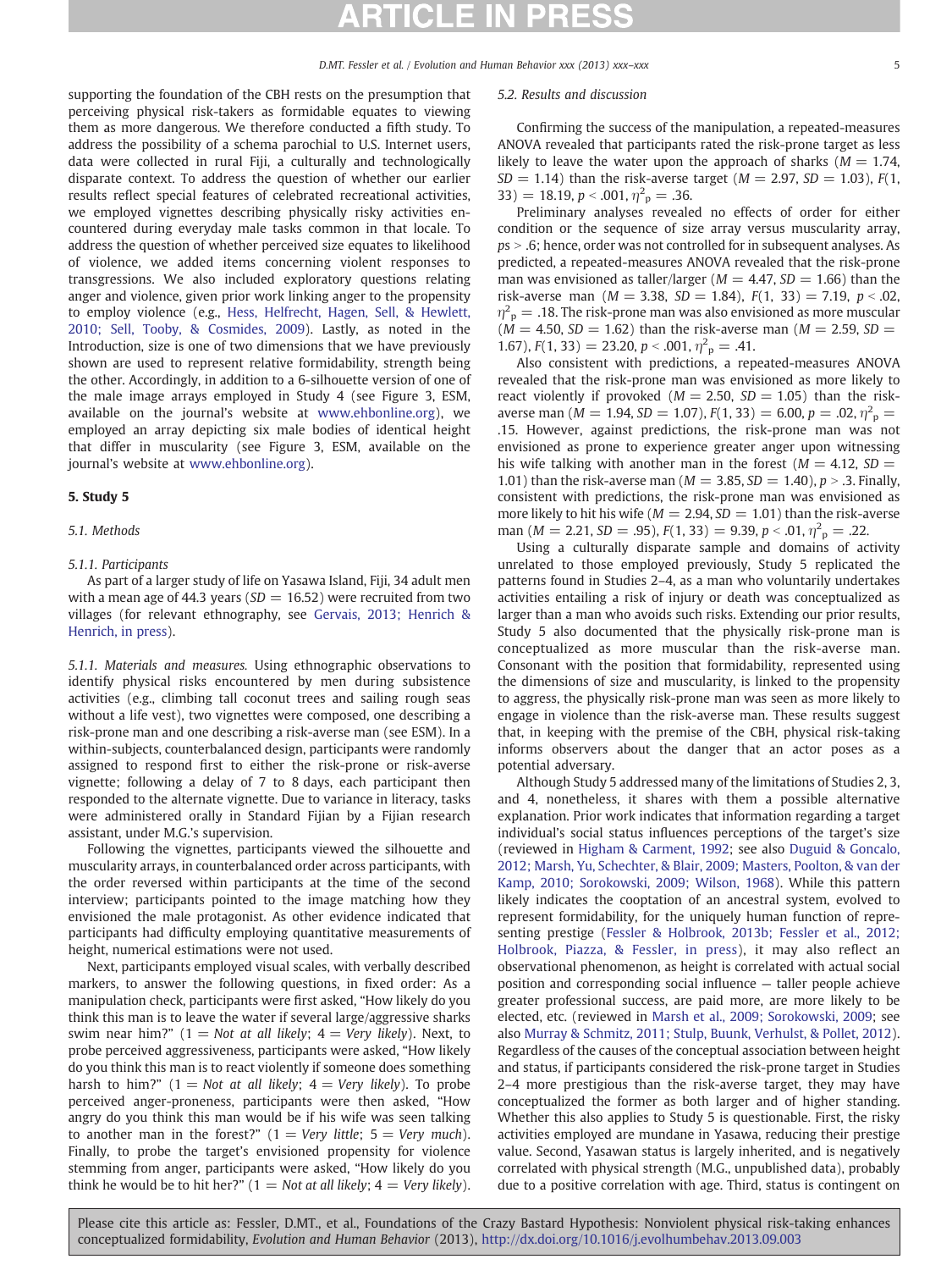evincing "chiefliness," (vakaturaga) a trait antithetical to violence. Nevertheless, because we did not measure perceived status in Study 5, we cannot eliminate this explanation. We therefore conducted a study in the U.S. employing physically risky activities unlikely to be prestigious, and measured perceived prestige.

# 6. Study 6

## 6.1. Methods

# 6.1.1. Participants

Recruitment and data cleaning were identical to Studies 2–4, leaving a final sample of 522 U.S. adults (399 female) with a mean age of 32.8 years ( $SD = 12.11$ ), 77.8% White, 6.3% Hispanic, 3.8% Black, 3.8% Asian, 8.3% mixed or Other.

## 6.1.2. Materials and measures

Participants were randomly assigned to one of three vignette conditions (risk-prone, risk-averse, or neutral). In the risk-prone vignette, the target man was described as not wearing a seatbelt, eating, and texting while driving; speeding; and driving through a red light; the risk-averse man was described as explicitly taking steps to engage in the opposite behaviors. The neutral vignette described a man whose behavior was neither highly risky nor highly cautious (see ESM). All three vignettes ended with the target being insulted by a stranger in a bar. In fixed order, participants were asked how likely the target was to get into a fistfight with the stranger  $(1 = Not at all$ likely;  $9 = \text{Very}$  likely), the target's height in feet and inches; and whether the target is shorter or taller than average  $(1 = Very short;$  $6 = \text{Very } tall$ ). Participants next rated the target's muscularity and overall height/size using 4-image versions of the arrays employed in Study 5. Participants then rated how respected they imagined the target to be in his community ( $1 = Not$  at all respected [almost no one admires Bob];  $9 =$  Highly respected [almost everyone admires Bob]). Lastly, participants rated how likely the target was to engage in each of 25 activities (1 = Not at all likely; 9 = Very likely). Six of the activities involved voluntary risk-taking, including extreme sports and other physically risky behaviors, and were averaged to create a risk score; two questions were drawn from the vignette as attention checks; and the balance were distracters.

### 6.2. Results and discussion

Analyses of the attention check questions revealed that participants understood and attended to the relevant features of the vignettes (see ESM). A one-way ANOVA confirmed that the riskprone man was rated more likely to engage in other risky behaviors  $(M = 4.54, SD = 1.56)$  than the neutral man  $(M = 3.75, SD = 1.46)$ or the risk-averse man ( $M = 2.97$ ,  $SD = 1.38$ ),  $F(2, 519) = 47.02$ ,  $p <$  .001,  $\eta^2{}_{\rm p} =$  .15. Planned contrasts showed that the differences between conditions in estimated participation in risky activities were all mutually significant,  $ps > .001$ , confirming that the target's propensity to take risks was manipulated as intended.

A one-way MANOVA revealed significant main effects of risk condition on the two judgments of height and on the judgment of muscularity, Fs(4, 516) > 3.3, ps < .05,  $\eta_{\rm p}^2 =$  .01 - .02. As predicted, the risk-prone man was envisioned as taller (in feet and inches), taller relative to average, larger (according to the size array), and more muscular than the neutral or risk-averse targets (see Table 3, ESM for descriptives, available on the journal's website at [www.ehbonline.](http://www.ehbonline.org) [org](http://www.ehbonline.org)). However, the main effect of condition for ratings of size using the 4-point silhouette array did not reach significance in this study,  $p > .8$ , and the difference in muscularity ratings between the risk-prone and neutral targets was nonsignificant,  $p > .2$ ; nevertheless, in both cases, what differences did occur were in the predicted direction. In addition, whereas the risk-prone target was rated as significantly taller (in feet and inches) than the risk-averse target, the difference between the risk-prone and neutral targets only reached a nonsignificant trend,  $p < .09$ . Similarly, the difference in relative height ratings between the risk-prone and risk-averse targets only reached a nonsignificant trend,  $p < .08$ . Consistent with predictions, separate one-way ANOVAs revealed significant main effects of condition on ratings of prestige,  $F(2, 519) = 15.11$ ,  $p < .001$ ,  $\eta^2\textsubscript{ p} = .06$ , and on ratings of the target's likelihood of fighting the man in the bar, F(2, 519) = 77.39,  $p < .001$ ,  $\eta^2 = .23$ . The risk-prone man was envisioned as significantly less prestigious, yet significantly more likely to fight the man in the bar, than the man described in either the neutral or risk-averse conditions (see Table 3, ESM, available on the journal's website at [www.ehbonline.org](http://www.ehbonline.org)). Follow-up tests revealed no effects of participant sex, or interactions between sex and condition, on envisioned height, size, muscularity, or prestige,  $ps > .1$ . There was an effect of sex on likelihood of fighting,  $F(1, 521) = 7.28$ ,  $p < .01$ ,  $\eta^2{}_{\rm p} =$  .01; female participants rated the target as less likely to fight  $(M = 3.14; SD = 1.98)$  relative to male participants  $(M = 3.70;$  $SD = 2.15$ ). However, there was no interaction between sex and risk condition on estimated likelihood of fighting,  $p > .3$ .

### 6.2.1. Mediation analysis

We assessed conceptualized formidability via distinct dimensions of height, overall size, and muscularity. To assess whether the between-condition differences in the target man's envisioned propensity to aggress were mediated by his conceptualized formidability, the four items probing imagined bodily height, size, and muscularity were standardized and averaged to create a composite formidability score ( $\alpha = .67$ ).

To test whether conceptualized formidability mediated the effect of condition on the target's estimated likelihood of fighting, we ran a bootstrapping procedure (5000 samples) using the INDIRECT macro for SPSS ([Preacher & Hayes, 2008](#page-7-0)). We entered composite conceptualized formidability scores as the mediating variable, risk condition (risk-prone versus non-risk-prone, combining the neutral and riskaverse conditions) as the independent variable, and likelihood of fighting as the dependent variable. Consistent with predictions, the direct effect of condition on estimated likelihood of fighting ( $\beta = .46$ ,  $SE = .17$ ,  $p < .001$ ) was slightly weaker with conceptualized formidability included in the model ( $\beta = .45$ ,  $SE = .11$ ,  $p < .001$ ), whereas the indirect effect of conceptualized formidability on aggression remained significant ( $\beta = .11$ ,  $SE = .11$ ,  $p < .01$ ), and the biascorrected and accelerated confidence intervals did not overlap with zero (95% CI =  $[-.081, -.004]$ ). In sum, conceptualized formidability partially mediated the effects of the risk condition on envisioned aggression, although the manipulation clearly also influenced this evaluation via additional mechanisms.

Study 6 reveals that information regarding a man's propensity to take physical risks enhances conceptualizations of his size and strength in a manner that cannot be attributed to the esteem in which he is held, as the risk-prone target was simultaneously envisioned to be tall, muscular, and of low prestige. Likewise, confirming the premise of the CBH, participants viewed the riskprone target as more likely to respond violently to transgression; given the low prestige assigned this man, such aggressiveness is not explicable in terms of entitlements attending high status.

## 7. Conclusion

Taken together, converging findings from five studies document that knowing that a man voluntarily engages in dangerous nonviolent activities leads others to conceptualize him as larger and stronger. Such conceptualizations are unlikely to stem from prior observations of any link between size and risk-proneness, as we find no correlation between male height and self-reported participation in physical risktaking. Rather, this pattern of conceptualization is consistent with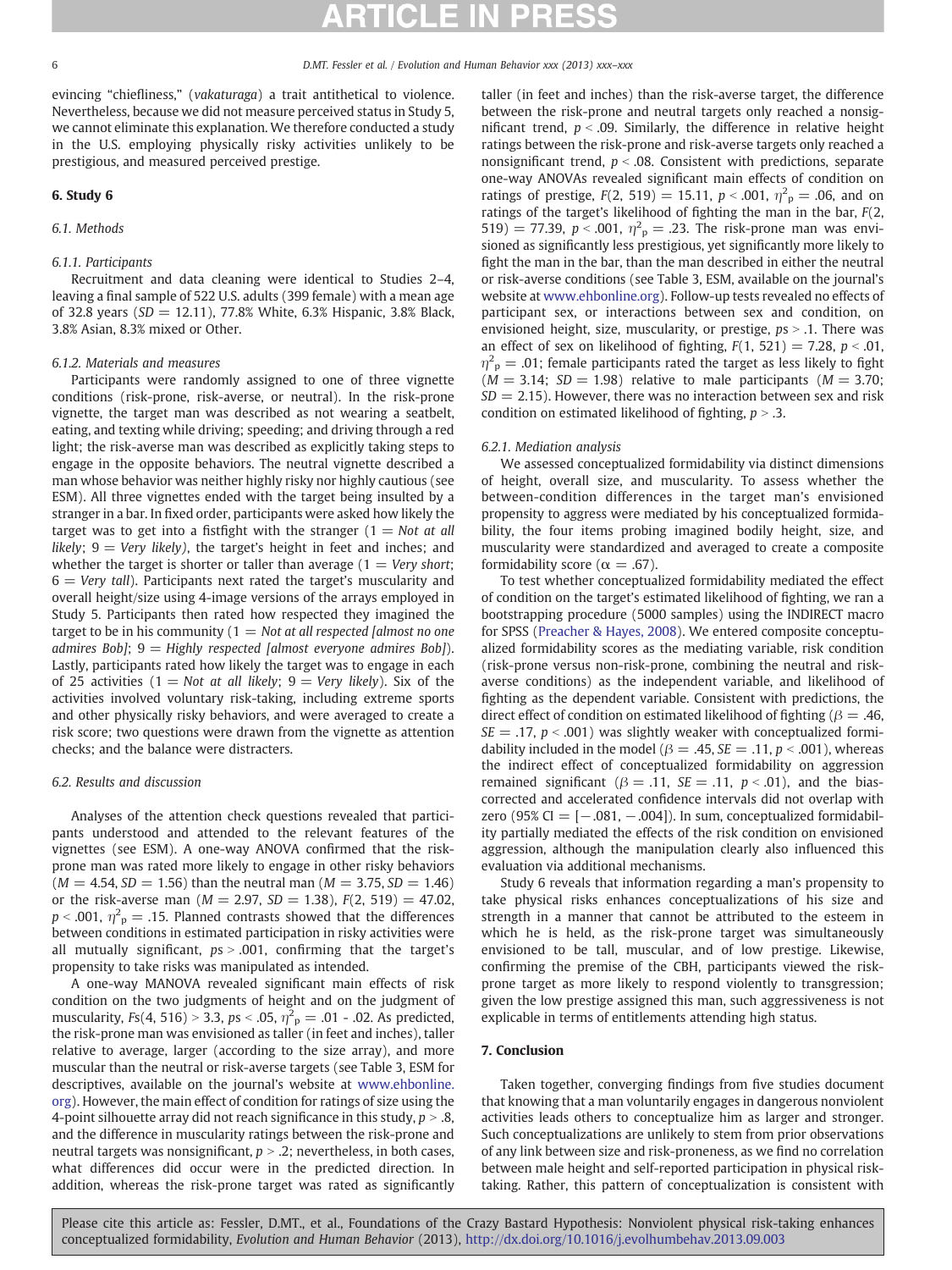<span id="page-6-0"></span>previous work showing that diverse determinants of relative formidability are summarized using a representation employing the dimensions of size and muscularity. In keeping with the risks inherent in violent conflict, our results thus reveal a strong link between knowledge of another's physical risk-proneness and assessment of the other's formidability as a potential adversary or ally, a connection underlined by our cross-culturally replicated finding that physically risk-prone men are indeed perceived to be more violent. These findings thus provide preliminary support for the Crazy Bastard Hypothesis, which holds that physical risk-taking has signal value in part because it honestly reveals physical risk-proneness, a determinant of formidability. More broadly, this linkage adds to existing explanations of epidemiological associations between involvement in nonviolent physical risk-taking and violence.

To date, evolutionary research on the epidemiology of risk-taking has largely focused on risk-taking's capacity to signal phenotypic/ genotypic quality, features of interest to a variety of signal recipients. Although we concur that such signaling likely contributes to many forms of risk-taking, nonetheless, we believe that investigators may have overestimated its importance, particularly as regards connections with violence. While individuals of higher phenotypic quality may indeed both suffer fewer costs in dangerous nonviolent pursuits and be more inclined to engage in violence, this pattern stands independent of the attribute of risk-proneness per se, the determinants of which, as noted earlier, include life history variables unrelated to issues of relative quality. Indeed, at the individual level, accidental injury rate is correlated with both participation in violence [\(Junger & Tremblay, 1999; Suchman,](#page-7-0) [1970](#page-7-0)) and dispositional aggression ([Hansen, 1988](#page-7-0)), a pattern consistent with the notion that involvement in both nonviolent and violent dangerous activities is in part driven by risk-proneness independent of phenotypic quality.

Wilson and Daly's Young Male Syndrome thesis addresses that demographic category that is both most likely to be involved in violence and most likely to engage in other risky activities. In seeking to shed light on the relationship between violent and nonviolent risktaking, the CBH thus prototypically applies to young men. Accordingly, in our studies of the effects of nonviolent risk-taking on conceptualizations of size and strength qua representations of relative formidability, we have exclusively employed male targets. However, the logic that links nonviolent risk-taking and assessed formidability is not unique to such targets, as relative indifference to the prospect of injury or death enhances formidability regardless of the actor's sex. Studies employing female targets should therefore produce results similar to thaose reported here.

The effects of risk-proneness on perceived relative formidability that we have documented do not in themselves prove that the association between the propensity for violence and the tendency to engage in nonviolent physical risk-taking has been driven over evolutionary time by the signaling affordances of the latter. As noted in the Introduction, nonviolent risk-proneness may be a byproduct of the reduction in sensitivity to risk necessary to promote agonistic competitiveness. If so, then observers could be expected to be aware of the correlation between these two behavioral patterns, leading them to infer that risk-takers are violent, and thus should be represented as formidable. However, while not eliminating this possibility, our findings nevertheless suggest that a pure byproduct account is implausible. Given that observers appear to infer increased formidability from nonviolent risk-taking, even if elevated nonviolent risk-proneness was originally a byproduct, it is unlikely to have remained such over evolutionary time. Individuals who capitalized on the signaling potential of this behavior would, by virtue of the deference thereby achieved, have had higher fitness than those who did not. As a consequence, selection can be expected to have favored mechanisms that calibrate nonviolent risk-taking in ways that would have been adaptive in the environments of our

ancestors, i.e., even if this trait began as a byproduct, it would have been crafted into an adaptation.

The CBH generates novel predictions not produced by existing signaling accounts of risk-taking. Because the CBH stresses that the signal at issue is primarily relevant to issues of relative formidability, such signaling behavior should be affected by the value placed on formidability. For example, the CBH uniquely predicts that the presence of a male audience should generally have a larger effect on physical risk-taking than the presence of a female audience, since formidability is typically a greater concern for the former. This is consonant with findings that, among Western university students, nonheroic physical risk-taking reduces men's attractiveness to women as long-term mates, but increases their attractiveness to men as friends ([Farthing, 2005](#page-7-0); also [Sylwester & Paw](#page-7-0)łowski, 2011; but see also Bassett & Moss, 2004). Likewise, the CBH predicts that women's valuation of nonviolent physical risk-taking in prospective long-term mates should hinge on the extent to which they are willing to pay the costs of a potentially coercive partner in exchange for the benefits of greater male protection ([Snyder et al., 2011](#page-7-0)). Similarly, in electing leaders and otherwise assigning power and prestige, the value that constituents place on nonviolent physical risk-taking should be contingent on the perceived likelihood of violent conflict with other groups. Lastly, existing evidence indicates that attention to cues of dominance (and thus, for our purposes, of formidability) is contingent on both the perceiver's own physical formidability ([Watkins et al.,](#page-7-0) [2010\)](#page-7-0) and the extent to which formidability is relevant to the current social context [\(Watkins & Jones, 2012; Watkins, Debruine, Feinberg, &](#page-7-0) [Jones, 2013](#page-7-0)). The CBH predicts that the same individual and situational variables should predict attention to nonviolent physical risk-taking. Given the many testable predictions of the CBH, we look forward to the next chapter in the study of risk-taking and its connection to violence.

### Supplementary materials

Supplementary to this article can be found online at [http://dx.doi.](http://dx.doi.org/10.1016/j.evolhumbehav.2013.09.003) [org/10.1016/j.evolhumbehav.2013.09.003.](http://dx.doi.org/10.1016/j.evolhumbehav.2013.09.003)

## Acknowledgments

This paper is dedicated to the memory of Margo Wilson. We thank the people of Yasawa for their hospitality, and our RAs – particularly John Hayes – for their assistance.

### References

- Apicella, C. L., Dreber, A., Campbell, B., Gray, P. B., Hoffman, M., & Little, A. C. (2008). Testosterone and financial risk preferences. Evolution and Human Behavior, 29(6), 384–390, http://dx.doi.org/[10.1016/j.evolhumbehav.2008.07.001.](http://dx.doi.org/10.1016/j.evolhumbehav.2008.07.001)
- Archer, J. (2009). Does sexual selection explain human sex differences in aggression? Behavioral and Brain Sciences, 32(3–4), 249–266, http://dx.doi.org[/10.1017/](http://dx.doi.org/10.1017/S0140525X09990951) [S0140525X09990951.](http://dx.doi.org/10.1017/S0140525X09990951)
- Baker, M. D., & Maner, J. K. (2009). Male risk-taking as a context-sensitive signaling device. Journal of Experimental Social Psychology, 45(5), 1136–1139, http: //dx.doi.org/[10.1016/j.jesp.2009.06.006.](http://dx.doi.org/10.1016/j.jesp.2009.06.006)
- Ball, S., Eckel, C., & Heracleous, M. (2010). Risk aversion and physical prowess: Prediction, choice and bias. Journal of Risk and Uncertainty, 41(3), 167-193, http: //dx.doi.org/[10.1007/s11166-010-9105-x](http://dx.doi.org/10.1007/s11166-010-9105-x).
- Bassett, J. F., & Moss, B. (2004). Men and women prefer risk takers as romantic and nonromantic partners. Current Research in Social Psychology, 9(10), 135–144.
- Blais, A. -R., & Weber, E. U. (2006). A domain-specific risk-taking (DOSPERT) scale for adult populations. Judgment and Decision Making, 1(1), 33–47.
- Bliege Bird, R., & Smith, E. A. (2005). Signaling theory, strategic interaction, and symbolic capital. Current Anthropology, 46(2), 221–248, http://dx.doi.org/[10.1086/](http://dx.doi.org/10.1086/427115) [427115](http://dx.doi.org/10.1086/427115).
- Daly, M., & Wilson, M. (1988). Homicide. New York: A. de Gruyter. Daly, M., & Wilson, M. (1990). Killing the competition: Female/female and male/male
- homicide. Human Nature, 1(1), 81-107. Daly, M., & Wilson, M. (2001). Risk-taking, intrasexual competition, and homicide.
- Nebraska Symposium on Motivation, 47, 1–36.
- Dohmen, T., Falk, A., Huffman, D., Sunde, U., Schupp, J., & Wagner, G. G. (2011). Individual risk attitudes: Measurement, determinants, and behavioral